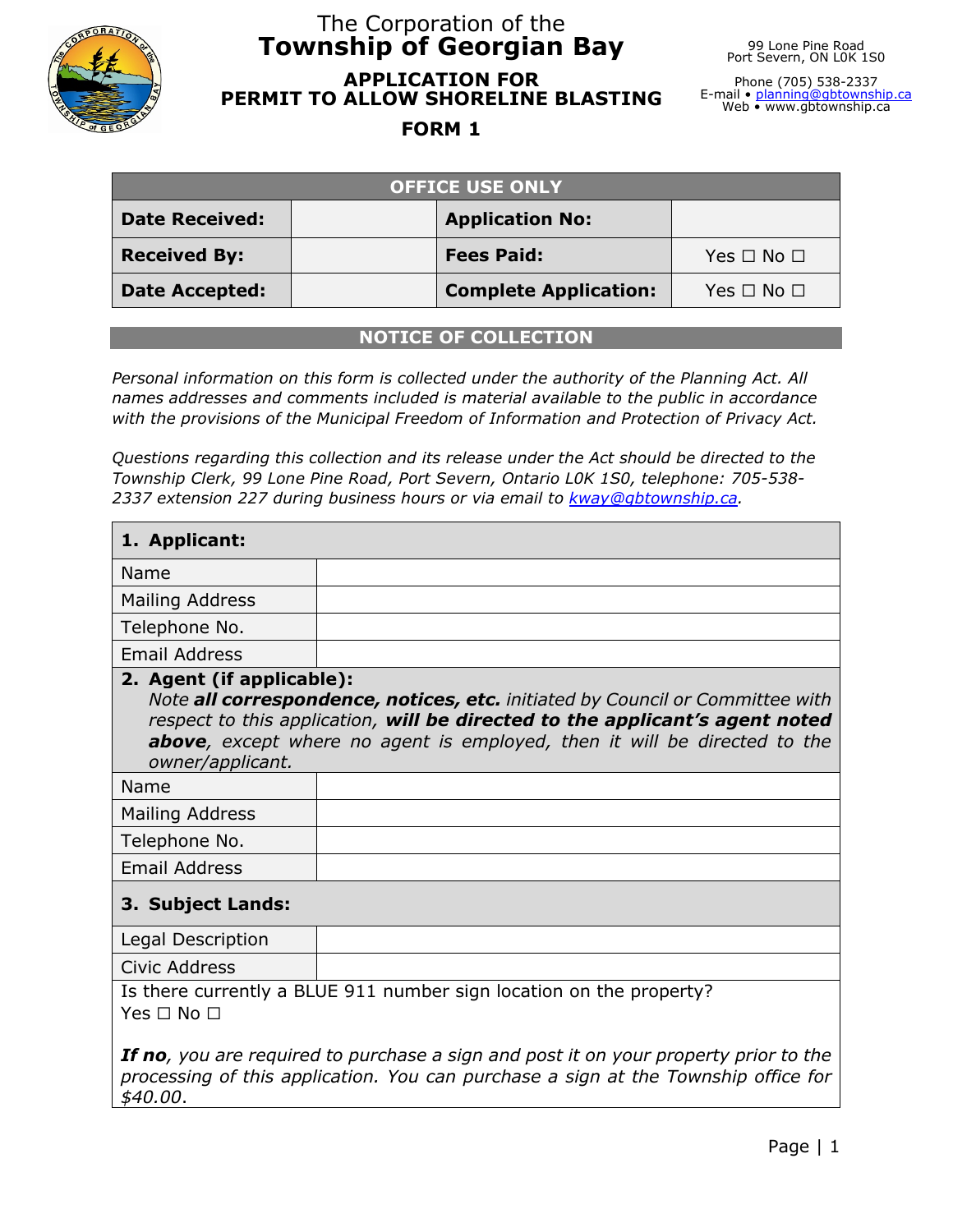

## The Corporation of the **Township of Georgian Bay APPLICATION FOR PERMIT TO ALLOW SHORELINE BLASTING**

99 Lone Pine Road Port Severn, ON L0K 1S0

Phone (705) 538-2337 E-mail • <u>planning@gbtownship.ca</u><br>Web • www.gbtownship.ca

- **FORM 1**
- **4.** □ Attach a survey or sketch of the lot showing the proposed site of blasting
- **5.** □ Provide a sketch showing dimensions of all blasted surfaces as they should appear after the blasting
- **6.** □ Attach photographs as follows:
	- **a.** From the water, sufficient photos to show clearly the totality of area to be blasted as well as 30 meters to each side and at least 10 meters behind, marked to show material to be blasted.
	- **b.** One or more photos from vantage points behind the area to be blasted, sufficient photos to clearly show the totality or area to be blasted as well as 30 meters to each side and at least 10 meters behind, marked to show material to be blasted.
	- **c.** Such other photographs as may be appropriate for council to understand the impact the blasting will have on the area
- **7.** Surface Dimensions of area above *high water mark* to be blasted (on the horizontal).
- **8.** Approximate number of cubic meters to be blasted above the high water mark.
- **9.** Length of shoreline to be blasted (provide details if distances vary or if shoreline is irregular).

**10.** Purpose of blasting

**11.**Describe what is to be done with blasted material: